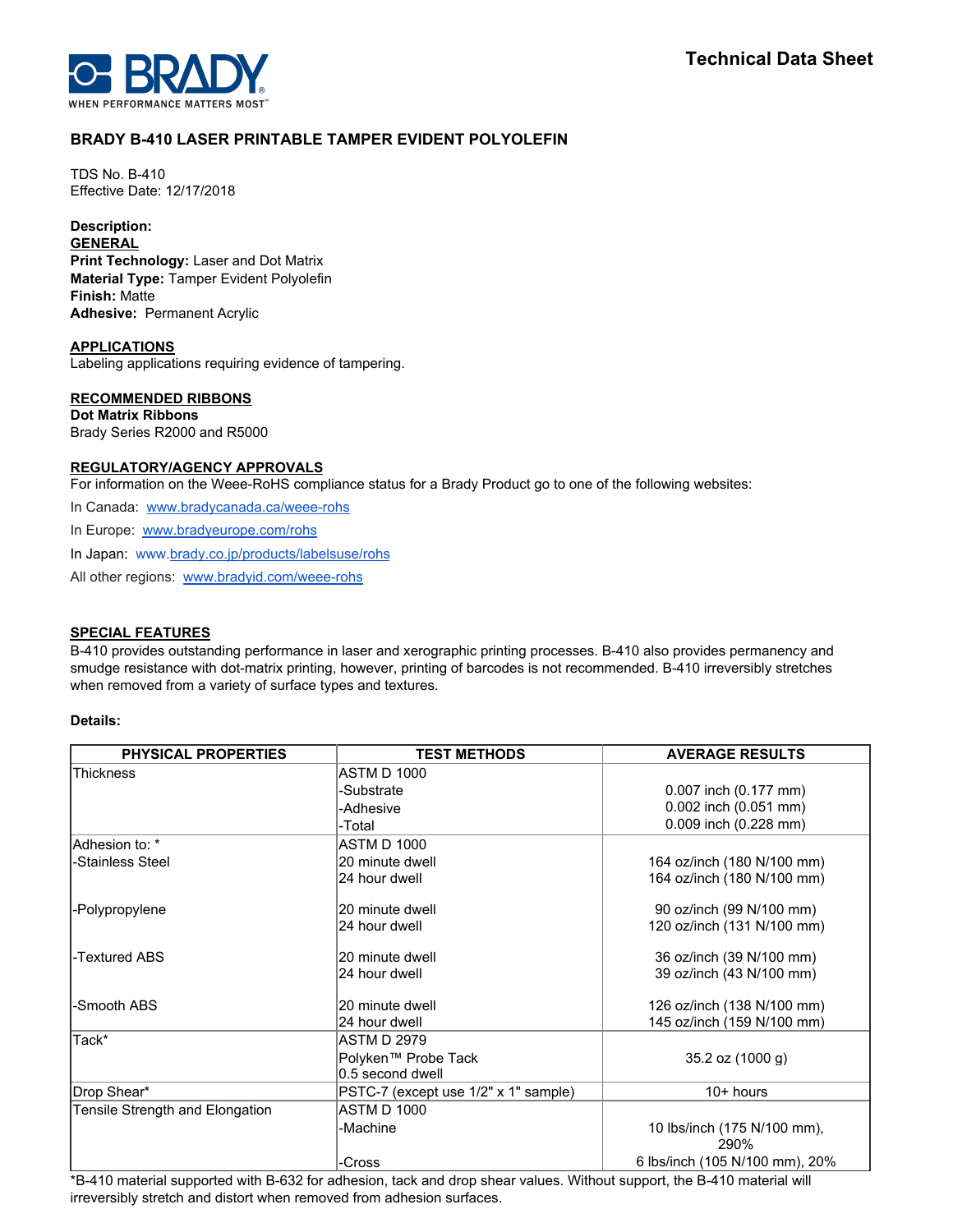Performance properties tested on B-410 with the Brady R5000 and R2000 Series ribbons. Results the same for all printing unless noted otherwise.

| <b>PERFORMANCE PROPERTIES</b>           | <b>TEST METHOD</b>                                                                  | <b>TYPICAL RESULTS</b>                                                                                                    |
|-----------------------------------------|-------------------------------------------------------------------------------------|---------------------------------------------------------------------------------------------------------------------------|
| High Service Temperature<br>(long term) | 30 days at 212°F (100°C)                                                            | Slight label discoloration, no visible effect<br>to print                                                                 |
| Low Service Temperature<br>(long term)  | 30 days at -94 $\degree$ F (-70 $\degree$ C)                                        | lNo visible effect                                                                                                        |
| High Service Temperature (short term)   | 15 minutes at 320 $\degree$ F (160 $\degree$ C)                                     | No visible effect at 90°C, slight adhesive<br>looze and label discoloration at 160°C, no<br>visible effect to print       |
| Humidity Resistance                     | 30 days at 100°F (37°C), 95% R.H.                                                   | Very slight label discoloration, no visible<br>effect to print                                                            |
| <b>IUV Light Resistance</b>             | 30 days in UV Sunlighter™ 100                                                       | Very slight label discoloration, no visible<br>effect to print with laser and R2000<br>ribbon, slight print fade on R5000 |
| Weatherability*                         | ASTM G155, Cycle 1<br>30 days in Xenon Arc Weatherometer                            | Material cracked and brittle                                                                                              |
| Salt Fog Resistance                     | 1000 hours at 5% salt spray                                                         | No visible effect                                                                                                         |
| Abrasion Resistance                     | Taber Abraser, CS-10 grinding wheels,<br>500 g/arm (Fed. Std. 191A, Method<br>5306) | Print legible to:<br>Laser: 500 cycles<br>Dot Matrix: 500 cycles                                                          |

\* B-410 is not recommended for outdoor applications.

| <b>PERFORMANCE PROPERTIES</b> | <b>CHEMICAL RESISTANCE</b> |
|-------------------------------|----------------------------|
|-------------------------------|----------------------------|

Samples printed with an HP LaserJet 6P printer. Samples laminated to aluminum panels and allowed to dwell 24 hours prior to testing. Test conducted at room temperature. Testing consisted of 5 cycles of 10 minute immersions in the specified test fluid followed by a 30 minute recovery period. After final immersion, samples rubbed 10 times with cotton swab saturated with test fluid.

| <b>CHEMICAL REAGENT</b>           | SUBJECTIVE OBSERVATION OF VISUAL CHANGE |                        |                                 |
|-----------------------------------|-----------------------------------------|------------------------|---------------------------------|
|                                   | <b>EFFECT TO LABEL STOCK</b>            | <b>EFFECT TO PRINT</b> | <b>EFFECT TO PRINT WITH RUB</b> |
| <b>Isopropyl Alcohol</b>          | No visible effect                       | No visible effect      | No visible effect               |
| SAE 20 WT Oil                     | Slight stain                            | No visible effect      | No visible effect               |
| <b>Gasoline</b>                   | Sample fell off panel                   | Moderate print fade    | Toner completely removed        |
| Deionized Water                   | No visible effect                       | No visible effect      | No visible effect               |
| 3% Alconox <sup>®</sup> Detergent | No visible effect                       | No visible effect      | No visible effect               |
| Northwoods <sup>™</sup> Buzz Saw  | Slight stain                            | No visible effect      | No visible effect               |
| Mineral Spirits                   | Sample fell off panel                   | No visible effect      | Slight print fade               |

# **PERFORMANCE PROPERTIES CHEMICAL RESISTANCE**

Samples printed with the Brady R5000 and R2000 Series ribbons. Samples laminated to aluminum panels and allowed to dwell 24 hours prior to testing. Test conducted at room temperature. Testing consisted of 5 cycles of 10 minute immersions in the specified test fluid followed by a 30 minute recovery period. After final immersion, samples rubbed 10 times with cotton swab saturated with test fluid. Results the same for all printing unless noted otherwise.

| <b>CHEMICAL REAGENT</b>           | SUBJECTIVE OBSERVATION OF VISUAL CHANGE |                        |                                 |
|-----------------------------------|-----------------------------------------|------------------------|---------------------------------|
|                                   | <b>EFFECT TO LABEL STOCK</b>            | <b>EFFECT TO PRINT</b> | <b>EFFECT TO PRINT WITH RUB</b> |
| <b>Isopropyl Alcohol</b>          | No visible effect                       | Slight bleed           | No visible effect               |
| SAE 20 WT Oil                     | Slight stain                            | No visible effect      | No visible effect               |
| <b>Gasoline</b>                   | Sample fell off panel                   | No visible effect      | No visible effect               |
| Deionized Water                   | No visible effect                       | No visible effect      | No visible effect               |
| 3% Alconox <sup>®</sup> Detergent | No visible effect                       | No visible effect      | No visible effect               |
| Northwoods <sup>™</sup> Buzz Saw  | Slight stain                            | No visible effect      | No visible effect               |
| Mineral Spirits                   | Sample fell off panel                   | No visible effect      | No visible effect               |

Shelf life is two years from the date of receipt for this product as long as this product is stored in its original packaging in an environment below 80° F (27° C) and 60% RH. It remains the responsibility of the user to assess the risk of using this product. We encourage customers to develop testing protocols that will qualify a product's fitness for use in their actual application.